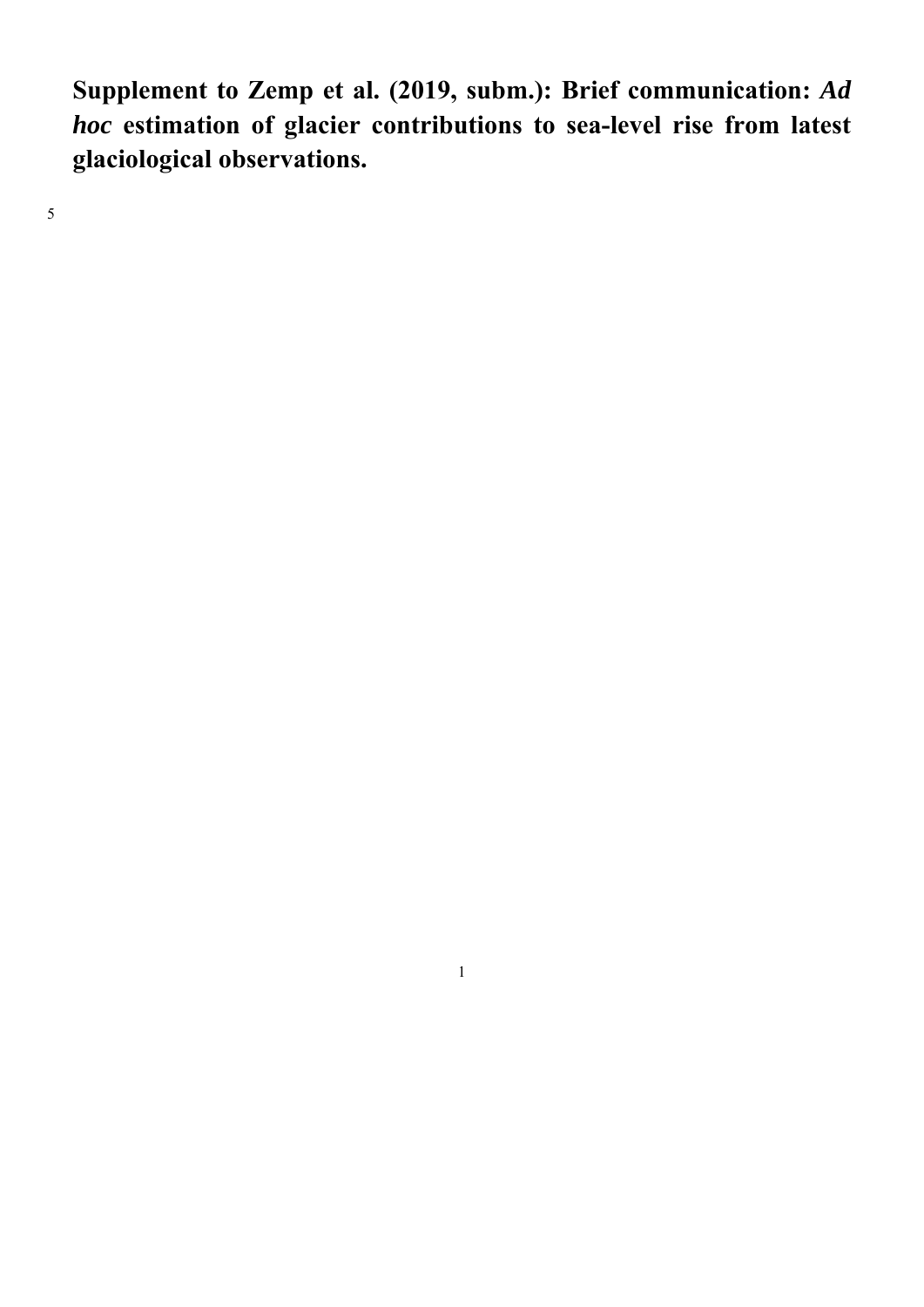**Table S1** Overview on regional data availability and complementary data series from neighbouring regions. The table shows the overall number of glaciers with glaciological (glac) and geodetic (geod) observations as available in the reference dataset by Zemp et al. (2019, based on the FoG database version 2018-11-03) as well as available updates of the glaciological sample (all) and corresponding WGMS *reference* glacier sub-samples (ref) for 2016/17 and 2017/18 (based on the FoG database version 2019-07-26). Complementary massations in *ad hoc* years without glaciological perennial snow patch in Japan, region 10.

|  |  | 5 balance series from neighbouring regions were used for regional mass-change estima        |  |  |  |  |
|--|--|---------------------------------------------------------------------------------------------|--|--|--|--|
|  |  | observations. For the present study, we excluded the glaciological data of Hamaguri Yuki, a |  |  |  |  |

| Region                      | Complementary mass-balance series                   | Zemp et al.  | 2017           | 2017            | 2018           | 2018            |
|-----------------------------|-----------------------------------------------------|--------------|----------------|-----------------|----------------|-----------------|
|                             |                                                     | (2019)       | all            | ref             | all            | ref             |
|                             |                                                     | glac / geod  | glac           | glac            | glac           | glac            |
| 01 Alaska                   | Place, Helm, Peyto, Columbia 2057, Rainbow, South   | 26 / 1,220   | $\overline{4}$ | 3               | $\overline{c}$ | $\mathbf{1}$    |
|                             | Cascasde (all 02)                                   |              |                |                 |                |                 |
| 02 Western Canada & USA     | Gulkana, Wolverine, Lemon Creek (all 01)            | 55/95        | 14             | 6               | 9              | $\overline{2}$  |
| 03 Arctic Canada North      | Midtre Lovenbreen,                                  | 17/6         | 4              | $\overline{4}$  | $\theta$       | $\Omega$        |
|                             | Austre Broeggerbreen (all 07)                       |              |                |                 |                |                 |
| 04 Arctic Canada South      | White Glacier (03), Meighen Ice Cap (03), Devon Ice | 9/11         | $\Omega$       | $\Omega$        | $\theta$       | $\theta$        |
|                             | Cap NW (03), Melville South Ice Cap (03), Midtre    |              |                |                 |                |                 |
|                             | Lovenbreen (07), Austre Broeggerbreen (07)          |              |                |                 |                |                 |
| 05 Greenland                | Storglaciaeren (08), Storbreen (08), White (03)     | 13/1,206     | 3              | $\overline{0}$  | $\mathbf{1}$   | $\overline{0}$  |
| 06 Iceland                  | Storglaciaeren, Storbreen (08)                      | 16 / 283     | 9              | $\theta$        | $\theta$       | $\mathbf{0}$    |
| 07 Svalbard & Jan Mayen     | Storglaciären, Engabreen, Langfjordjoek. (all 08)   | 21/1,110     | $\tau$         | $\overline{2}$  | 3              | $\overline{2}$  |
| 08 Scandinavia              | none                                                | 57/1,047     | 17             | 8               | 8              | 8               |
| 09 Russian Arctic           | Midtre Lovenbreen,                                  | 3/373        | $\Omega$       | $\Omega$        | $\theta$       | $\theta$        |
|                             | Austre Broeggerbreen (all 07)                       |              |                |                 |                |                 |
| 10 North Asia               | Ts. Tuyuksu (13), Urumqi No. 1 (13)                 | 19/11        | $\mathbf{1}$   | $\Omega$        | $\mathbf{1}$   | $\overline{0}$  |
| 11 Central Europe           | none                                                | 77/1,451     | 50             | 11              | 18             | $\overline{9}$  |
| 12 Caucasus & Middle East   | Argentiere, Saint Sorlin, Sarennes, Gries, Gietro,  | 12/362       | $\overline{2}$ | $\mathbf{1}$    | $\overline{c}$ | $\mathbf{1}$    |
|                             | Allalin, Silvretta, Vernagt, Hintereis, Kesselwand, |              |                |                 |                |                 |
|                             | Careser (all 11)                                    |              |                |                 |                |                 |
| 13 Central Asia             | Leviy Aktru (10), Maliy Aktru (10), Vodopadniy No.  | 42/4,314     | 12             | $\overline{2}$  | 11             | $\overline{2}$  |
|                             | 125 (10), Chhota Shigri (14), Hamtah (14), Parlung  |              |                |                 |                |                 |
|                             | No. 94 (15), Mera (15)                              |              |                |                 |                |                 |
| 14 South Asia West          | Ts. Tuyuksu, Urumqi No. 1 (all 13)                  | 11/3,631     | $\theta$       | $\overline{0}$  | $\overline{0}$ | $\overline{0}$  |
| 15 South Asia East          | Ts. Tuyuksu, Urumqi No. 1 (all 13)                  | 21/1,182     | 6              | $\overline{0}$  | $\overline{3}$ | $\overline{0}$  |
| 16 Low Latitudes            | Echaurren Norte, Martial Este (all 17)              | 14/49        | 7              | $\overline{0}$  | 5              | $\overline{0}$  |
| 17 Southern Andes           | Yanamarey, Artesonraju, Zongo, Charquini Sur,       | 14/2,331     | 9              | $\mathbf{1}$    | 5              | $\theta$        |
|                             | Antizana 15α, Conejeras (all 16)                    |              |                |                 |                |                 |
| 18 New Zealand              | Echaurren Norte, Martial Este (all 17)              | 5/439        | $\overline{2}$ | $\theta$        | $\overline{2}$ | $\theta$        |
| 19 Antarctic & Subantarctic | Echaurren Norte, Martial Este (all 17)              | 20/6         | 3              | $\Omega$        | $\theta$       | $\theta$        |
| Global total                |                                                     | 452 / 19,127 | 150            | $\overline{38}$ | 70             | $\overline{25}$ |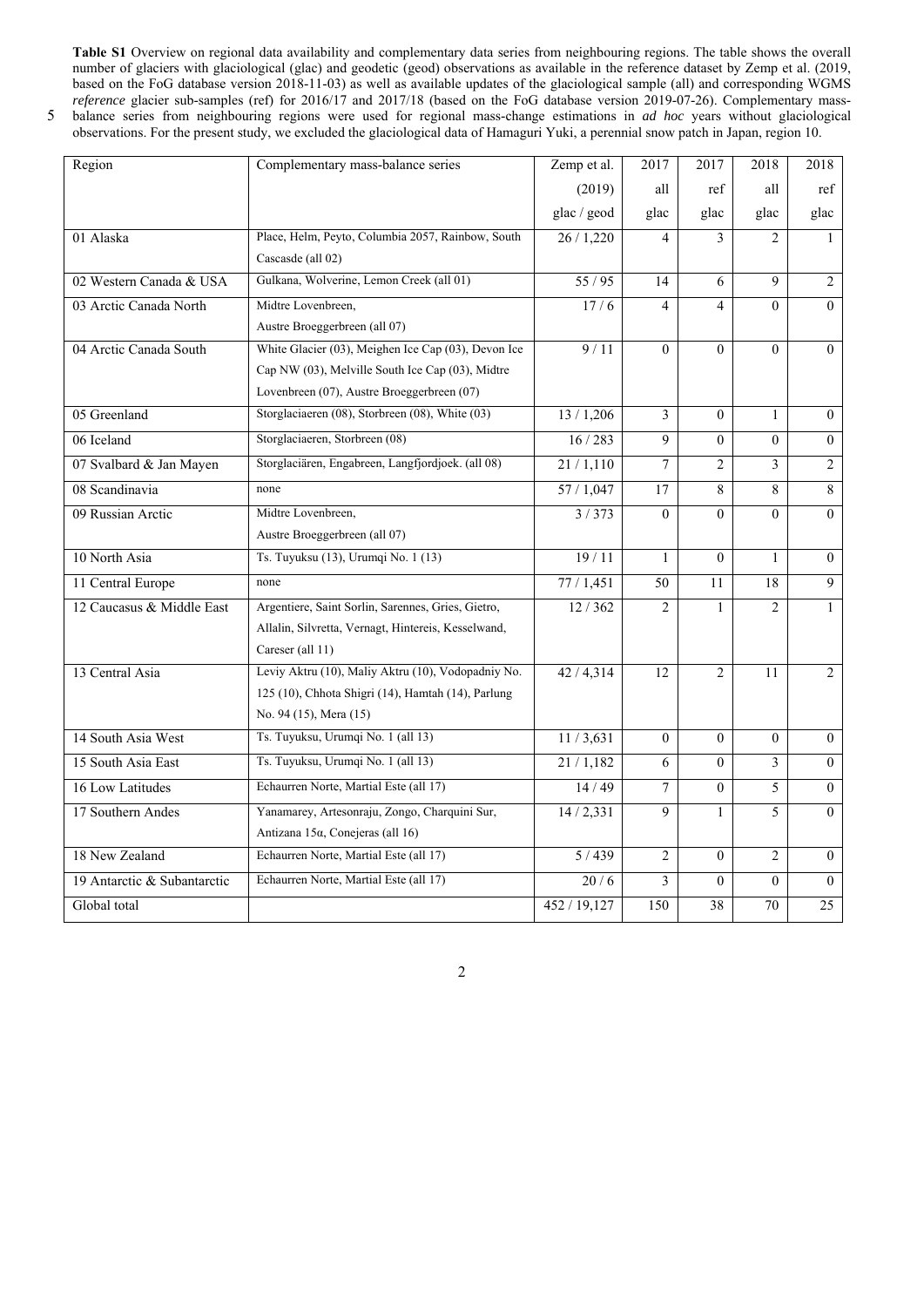

**Figure S1** *Ad hoc* estimates of selected regional mass changes in 2016/17 and 2017/18 based on different reference datasets. The plots (**a– e**) in the left column are identical with corresponding plots in Fig. 1 and use Zemp et al. (2019, 2006/07–2015/16) as reference dataset. The plots in the middle column (**f–j**) use Gardner et al. (2013, 2003/04–2008/09) as reference dataset. The plots in the right column (**k–n**) are 5 using Wouters et al. (2019, 2005/06–2014/15) or (2013, 2003/04–2007/08) as reference dataset.